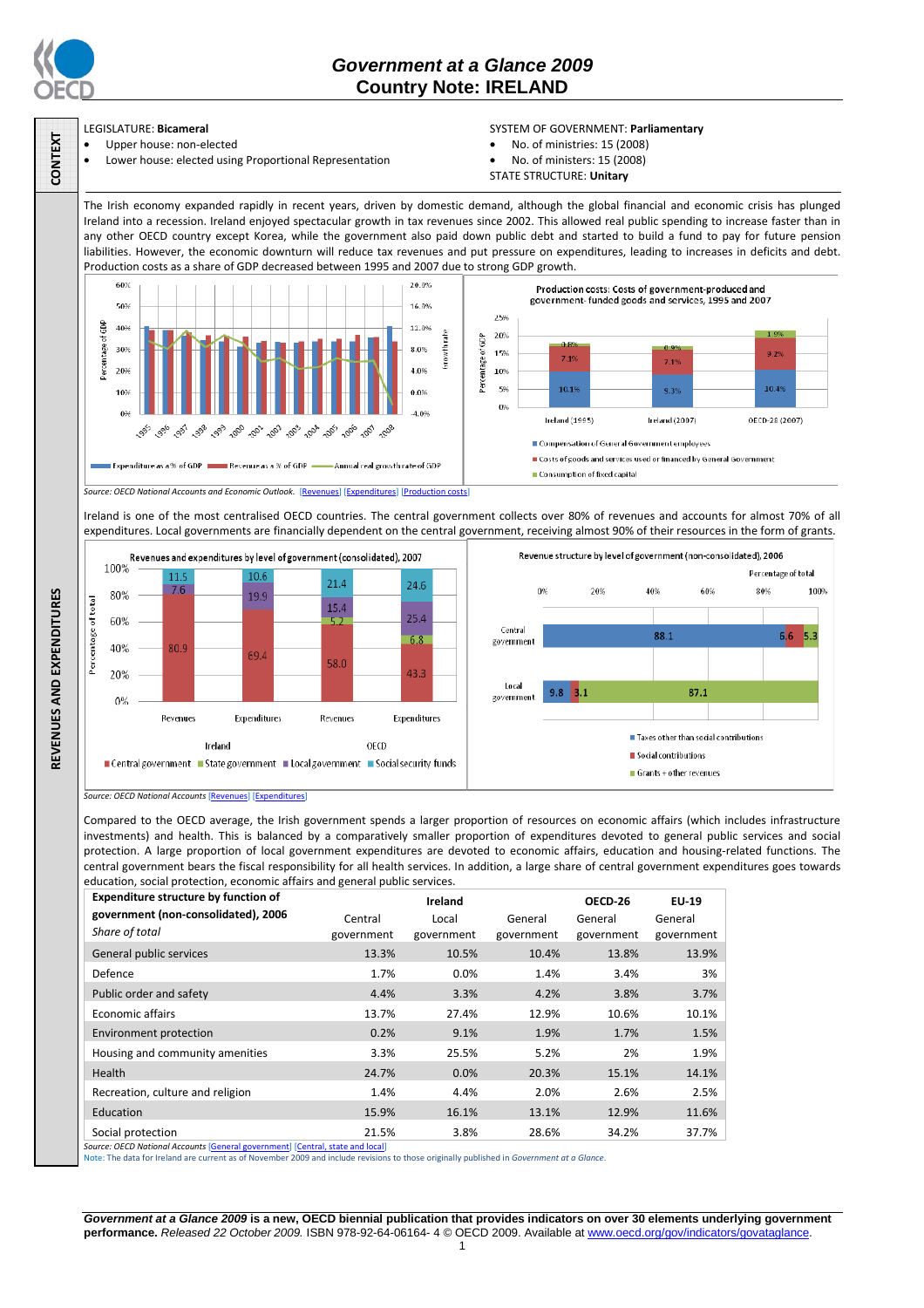



In 2005, the Irish government employed 14.6% of the total labour force, very close to the OECD average. Government employment in Ireland is highly centralised, with almost all staff employed by central government. The share of the labour force employed by government decreased slightly between 1995 and 2005 both at the central and local levels.

*Source: OECD Comparison of Employment in the Public Domain Survey and Labour Force Survey* 

[General government employment] [Distribution by level]

Within central government, females occupy three-quarters of administrative positions, much higher than the OECD average (53%). At the same time, less than 15% of senior managerial posts are filled by females, which is below the OECD average (24%). Both the central government workforce and the wider labour force are ageing less rapidly than in many other OECD countries. Ageing does not seem to be a particularly pressing issue for the current Irish government, although it will be in the longer run.

*Source: OECD Strategic HRM Survey and Labour Force Survey*  [Female participation] [Ageing]

The recruitment system in the Irish central government is strongly career-based. The HRM system is relatively centralised, with a rather low level of delegation of HRM practices to line departments and managers. In general, pay levels, the terms and conditions of employment, and overall staffing levels are set centrally. However, departments have some latitude to configure staffing levels for positions below senior/middle management, subject to government policies on expenditures and overall staffing levels. While the use of performance assessments is not universal in central government, the use of performance-related pay – especially for senior managers - is more prevalent than in many other OECD countries. Ireland has little differentiation between the HRM practices for the senior management group and other staff; there is no formal executive civil service.

# *Source: OECD Strategic HRM Survey*

### ation] [Recruit

Ireland has incorporated a medium-term perspective in the budget process to a larger extent than many other OECD countries, by presenting medium-term expenditure estimates that span a 3-year period and using expenditure ceilings/targets for some items. To strengthen its use of performance information in the management process, a requirement for efficiency reviews was introduced in the 2008 Budget. While agencification has occurred to a large extent in Ireland, agencies do not exhibit comparably more flexibility in using budgeted resources.

*Source: OECD International Budget Practices and Procedures Database.*  [Medium-term] [Performance budgeting] [Executive flexibility] OECD Journal on Budgeting: www.oecd.org/gov/budget/journal

Ireland exhibits a similar level of e-government readiness compared to other OECD countries. While Ireland has had many successes in developing internal e-government systems, co-operation across different Public Service bodies has been more difficult. Although business uptake remains high compared to other OECD countries, fragmentation of responsibility for different elements of egovernment has meant that the full potential of ICT for citizens is not being realised by public sector organisations. The integration of functions for the technical and financial framework will assist in rejuvenating e-government.

*Source: United Nations E-Government Readiness Knowledge Base, Eurostat.*  [Readiness] [Uptake] [OECD E-Government Publications]

[OECD 2008 Public Management Review of Ireland]

*Government at a Glance 2009* **is a new, OECD biennial publication that provides indicators on over 30 elements underlying government performance.** *Released 22 October 2009.* ISBN 978-92-64-06164- 4 © OECD 2009. Available at www.oecd.org/gov/indicators/govataglance.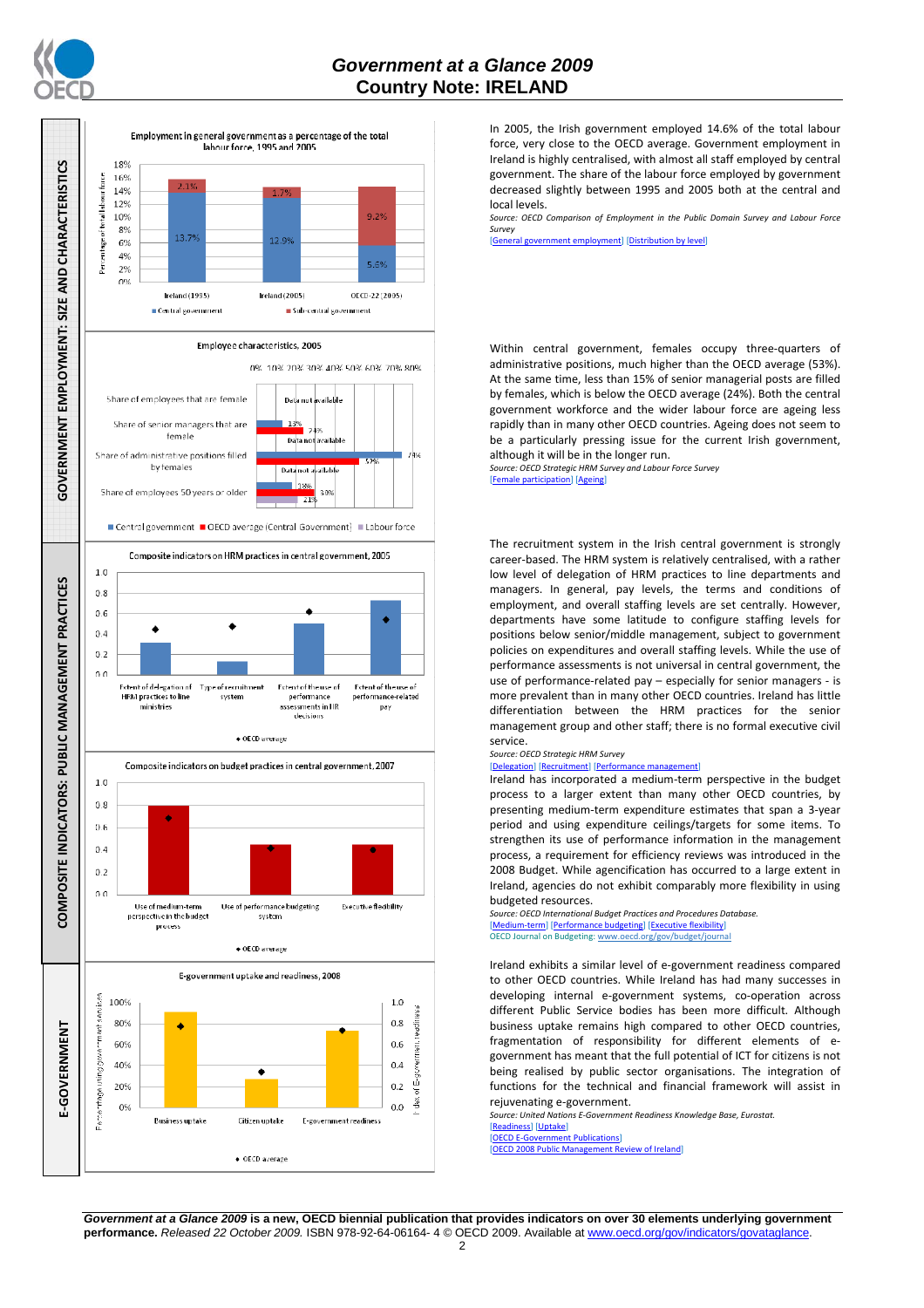

**Types of information central government decision makers are required to disclose and level of transparency, 2009** 

|                                                                                                                                    | <b>Requirements for</b><br>disclosure | President | Prime<br>Minister | Minister  | Lower House<br>gislators<br>ு | Upper House<br>Legislators |
|------------------------------------------------------------------------------------------------------------------------------------|---------------------------------------|-----------|-------------------|-----------|-------------------------------|----------------------------|
|                                                                                                                                    | Assets and liabilities                | $\ast$    | <b>DP</b>         | <b>DP</b> | <b>DP</b>                     | <b>DP</b>                  |
|                                                                                                                                    | Loans                                 | $\ast$    | <b>DP</b>         | <b>DP</b> | <b>DP</b>                     | <b>DP</b>                  |
|                                                                                                                                    | Source and level of                   | $\ast$    | <b>DP</b>         | <b>DP</b> | <b>DP</b>                     | <b>DP</b>                  |
|                                                                                                                                    | income                                |           |                   |           |                               |                            |
|                                                                                                                                    | Outside positions                     | $\ast$    | <b>DP</b>         | <b>DP</b> | <b>DP</b>                     | <b>DP</b>                  |
|                                                                                                                                    | Gifts                                 | $\ast$    | <b>DP</b>         | <b>DP</b> | <b>DP</b>                     | <b>DP</b>                  |
|                                                                                                                                    | Previous employment                   | $\ast$    | <b>ND</b>         | <b>ND</b> | <b>ND</b>                     | <b>ND</b>                  |
| D= Disclosed; DP= Disclosed and publicly available; ND= Not<br>disclosed; NA= Not applicable; * The constitutional position places |                                       |           |                   |           |                               |                            |

the President outside of the Executive.

### **Requirements for Regulatory Impact Analysis (RIA) processes used by central governments**

|                                                                  | 2005                            | 2008                            |
|------------------------------------------------------------------|---------------------------------|---------------------------------|
| Quality reviewed by body external<br>to Ministry preparing rules | Yes                             | Yes                             |
| Required for draft primary laws                                  | Always                          | Always                          |
| Required for draft subordinate<br>regulations                    | Only for<br>major<br>regulation | Only for<br>major<br>regulation |
| Required to quantify costs                                       | Only for<br>major<br>regulation | Only for<br>major<br>regulation |
| Required to quantify benefits                                    | Only for<br>major<br>regulation | Only for<br>major<br>regulation |
| Required to publicly release results                             | Always                          | Always                          |

**Extent of programs for reducing administrative burdens at the central level of government** 

|                               | 1998 | 2005 | 2008 |
|-------------------------------|------|------|------|
| Explicit programme exists     | No   | No   | Yes  |
| Includes quantitative targets | No   | N/A  | Yes  |

Under the Ethics Acts, Ireland requires all elected representatives from the executive and legislative branches (*i.e.* Oireachtas members) to disclose annually their private registrable interests, which are made publicly available. They are also required to make declarations of a material interest in Oireachtas proceedings. Office holders (*e.g.* Ministers, Minister of State) are additionally required to make statements of any material interest they have in a function of their office. Regarding assets and liabilities, assets (*e.g.* shares, land, directorships, etc.) must be disclosed in the annual statement of registrable interests, but not liabilities as these are not registrable interests. Liabilities can be voluntarily disclosed and are then treated as registrable interests. Oireachtas members would be required to disclose a liability if it were a material interest in any proceedings of the House of which they are a member, and office holders would be required to disclose a liability if it were a material interest in a function of their office. *Source: OECD Survey on Integrity* 

[Disclosures]

The 2005 and 2008 surveys of Indicators of Systems of Regulatory Management examined the extent of governance practices designed to improve the quality of regulation in OECD countries. Among the most important practices are: the use of regulatory impact analysis (RIA) to assess the cost and benefits of new regulation and the institutional oversight of the quality of regulations; and the design of programs to reduce the costs of administrative activities on business and citizens.

Ireland has an established system of impact assessment. Recommendations from an operational review of its RIA system, published in 2008, have helped to further strengthen the *ex ante* process. A detailed survey of business attitudes toward regulation has helped to identify the specific regulatory areas or aspects of regulation causing most irritation to business. This has helped to prioritise areas for administrative simplification and burden reduction. Simplification efforts are also being advanced through a detailed restatement programme.

*Source: OECD Survey on Regulatory Management.* [RIA] [Administrative simplification] Regulatory Management Indicators: www.oecd.org/regreform/indicators

EU 15 reviews on Regulatory Reform: www.oecd.org/gov/regref/eu15<br>Background reports on Regulatory Reform: www.oecd.org/regreform/backgroundreports Background reports on Regulatory Reform: www.oecd.org/regreform

NTEGRITY